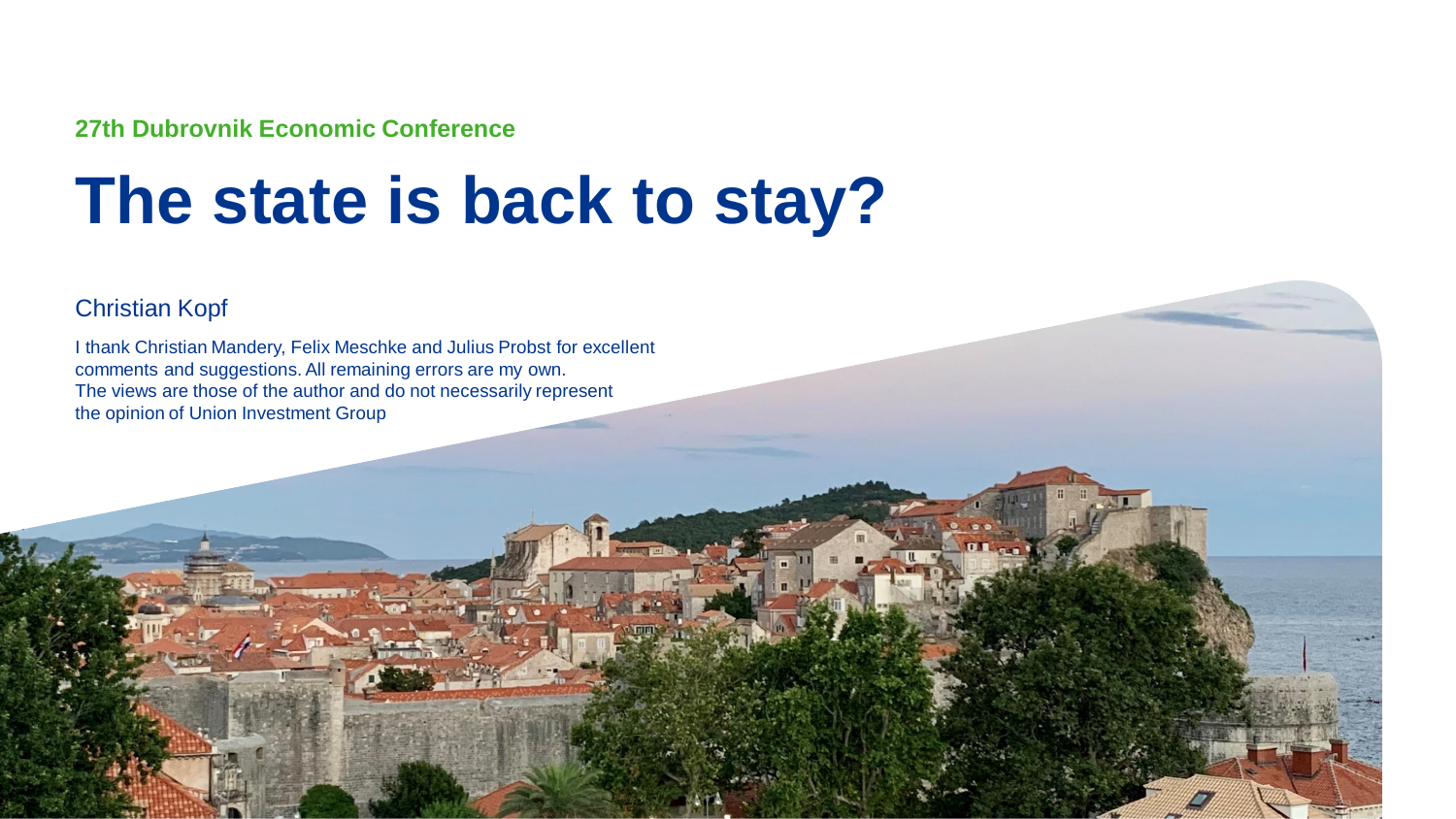## **Many authoritarian states were more successful than the West in dealing with COVID-19**

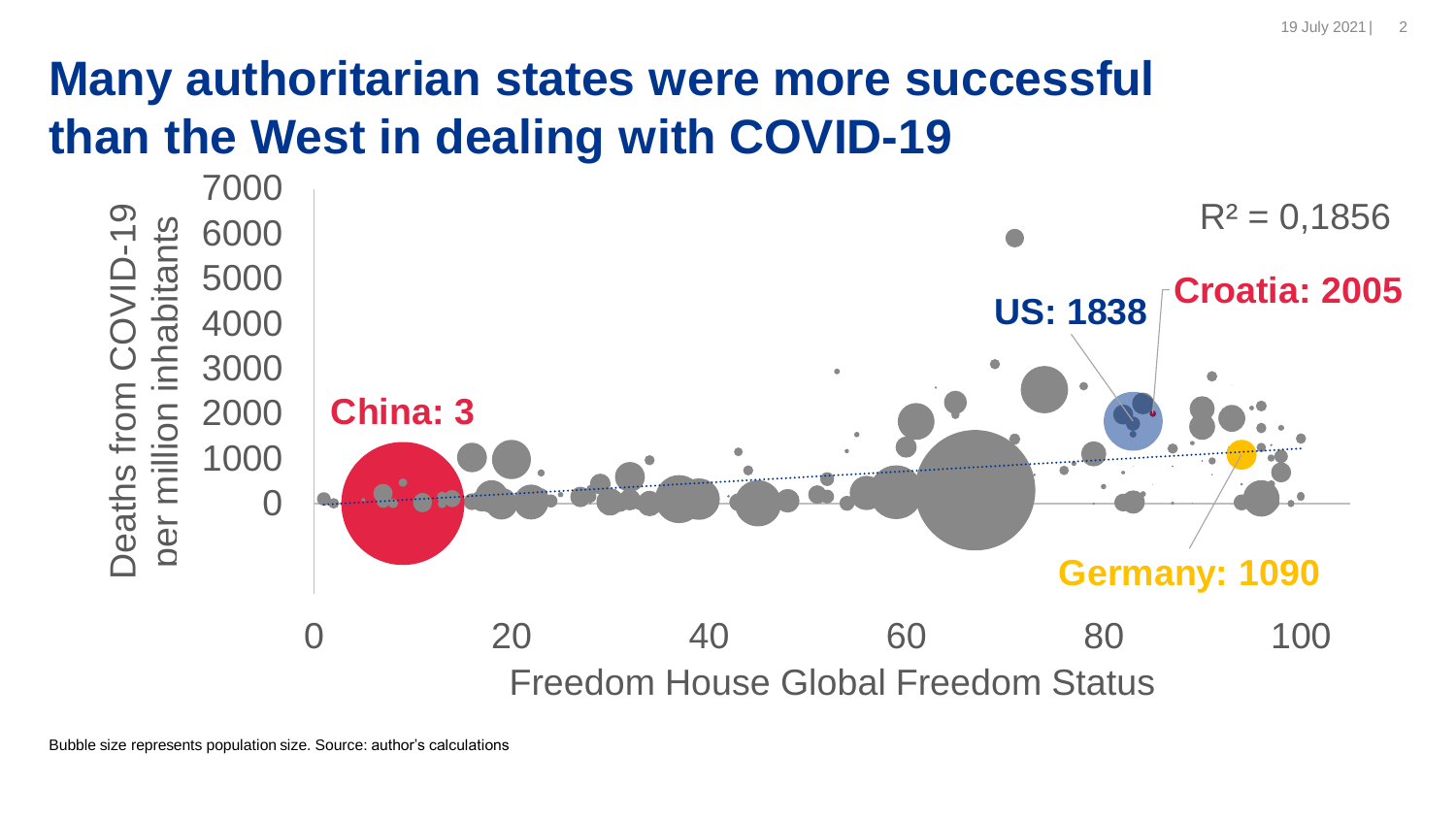#### 19 July 2021 | 3

## **Authoritarian states were equally successful in generating prosperity over the past two decades**

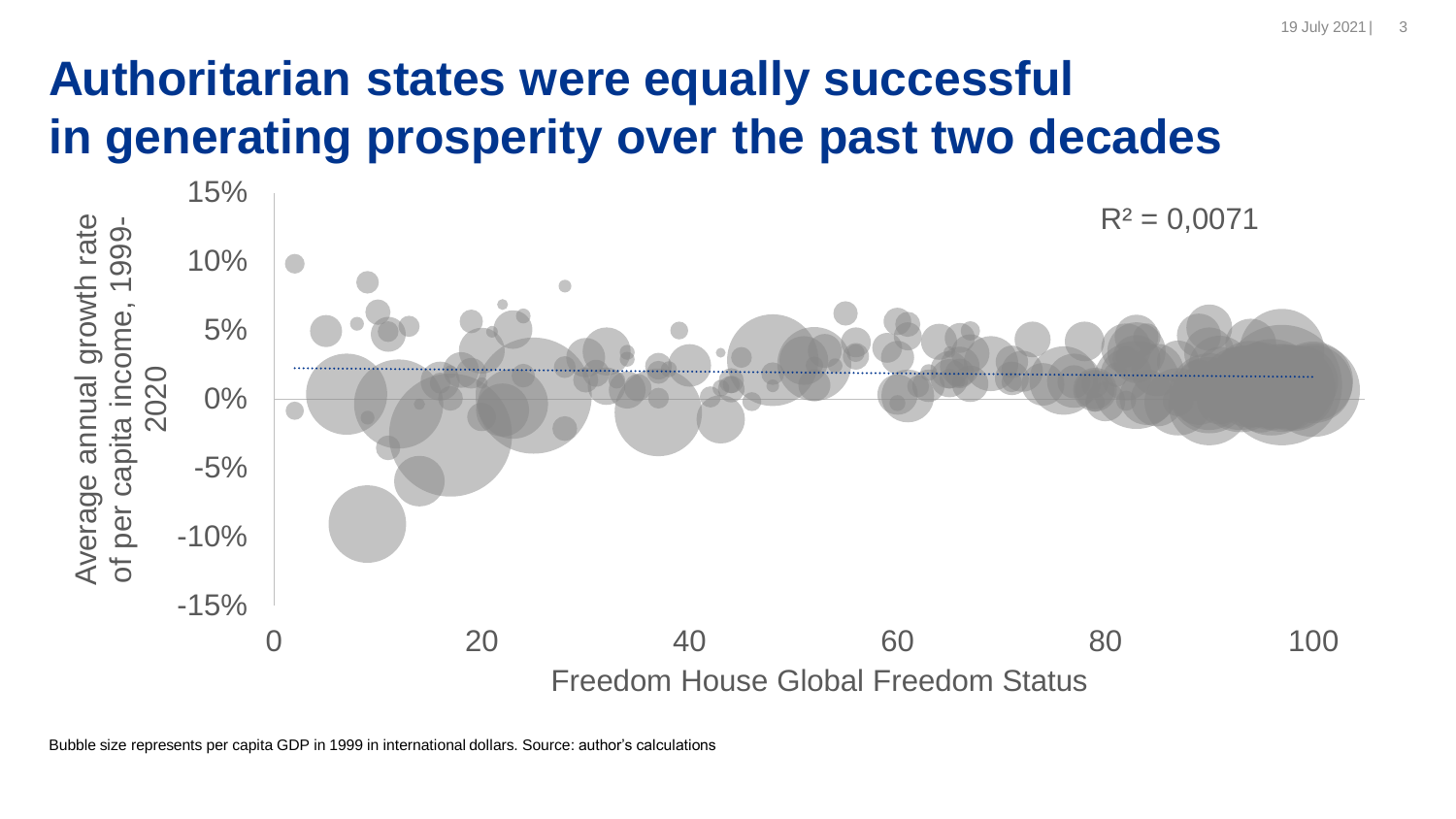# **Authoritarian states were equally successful in generating prosperity over the past two decades**

| <b>Regression Statistics</b> |           | For every \$10,000 in 1999 GDP-per-capita, GDP growth is lower  |
|------------------------------|-----------|-----------------------------------------------------------------|
| Multiple R                   | 0.3217013 | by 0.44 percent over the subsequent period. This correlation is |
| R Square                     | 0.1034917 | highly statistically significant.                               |
| <b>Adjusted R Square</b>     | 0.0929446 | After controlling for 1999 GDP-per-capita, the Freedom House    |
| <b>Standard Error</b>        | 0.0220499 | Index has no additional explanatory power in explaining GDP     |
| Observations                 | 173       | growth. The variable is statistically insignificant.            |

#### ANOVA

|                   | df         | SS                   | ΜS        | F        | Significance F |
|-------------------|------------|----------------------|-----------|----------|----------------|
| Regression        |            | 0.009541             | 0.0047707 | 9.812288 | 9.271E-05      |
| Residual<br>Total | 170<br>172 | 0.082654<br>0.092195 | 0.0004862 |          |                |

|               | Coefficients Standard Error |        | Stat      | P-value | Lower 95% | Upper 95% | Lower 95.0% | Upper 95.0% |
|---------------|-----------------------------|--------|-----------|---------|-----------|-----------|-------------|-------------|
| Intercept     | 0.0245                      | 0.0038 | 6.5398    | 0.0000  | 0.0171    | 0.0319    | 0.0171      | 0.0319      |
| Initial level | $-0.44%$                    | 0.0000 | $-4.2754$ | 0.0000  | 0.0000    | 0.0000    | 0.0000      | 0.0000      |
| Freedom       | 0.00148%                    | 0.0001 | 0.2467    | 0.8055  | $-0.0001$ | 0.0001    | -0.0001     | 0.0001      |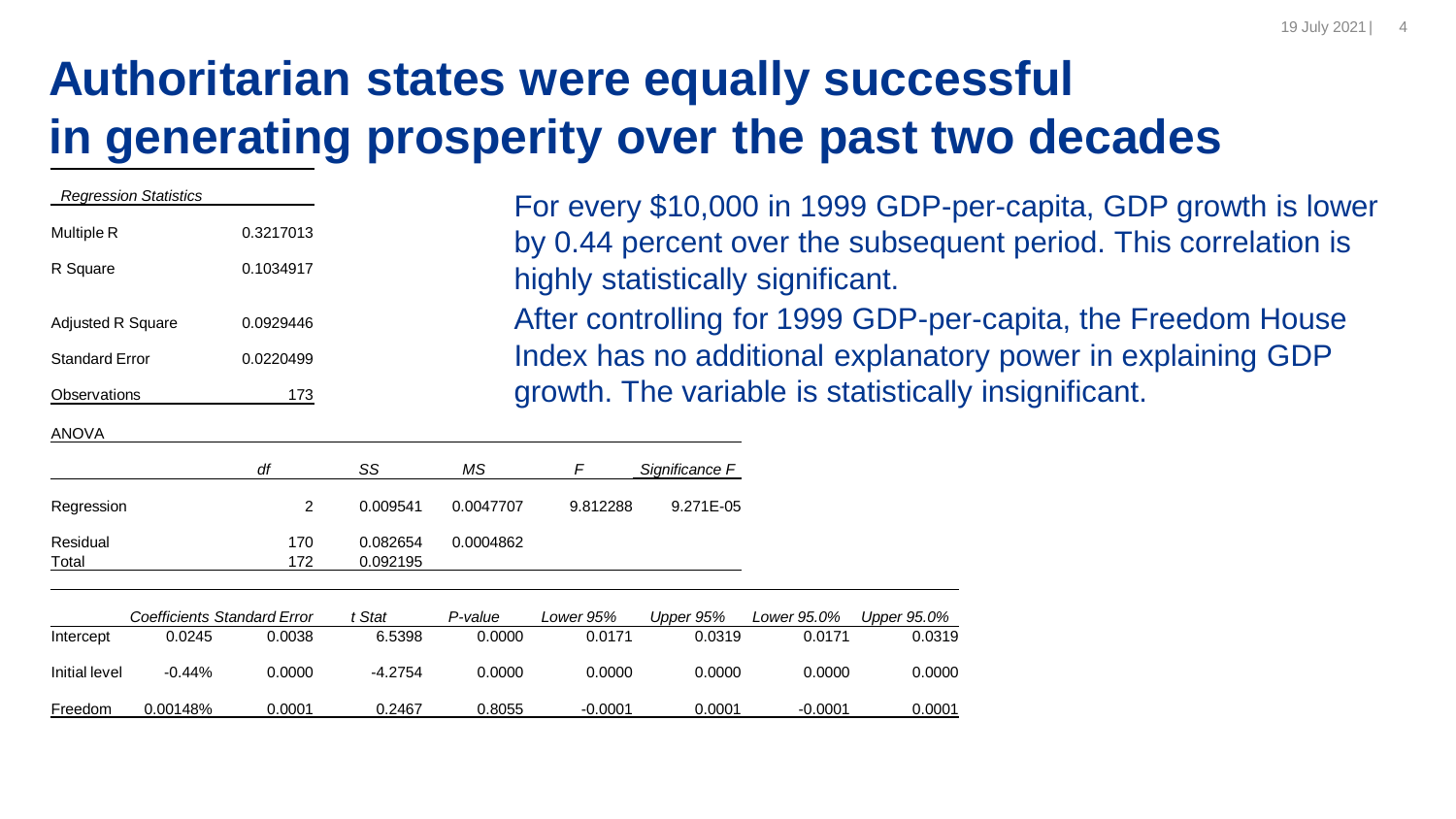## **Is the "Cornwall Consensus" the response of the West?**

Number of reports per day Number of reports per day



Source: Brandwatch search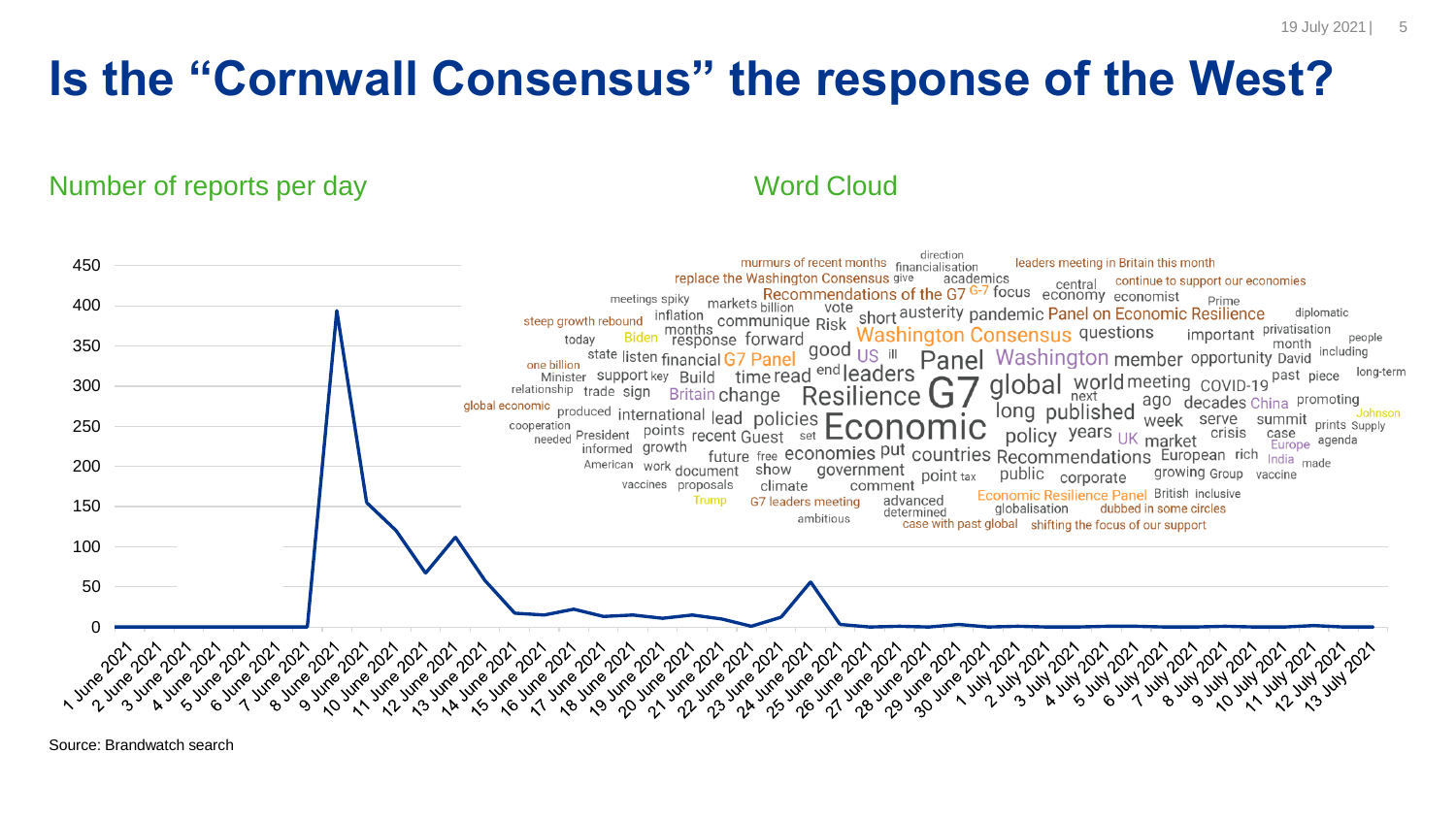**Organisations** 

Teleocratic order

### **Hayek's ideal types of social order**

- Cosmos Cosmos Taxis
- **Markets**
- Spontaneous order
- Guided by rules
- "The result of human action, but not of human design"

Innate response to commands Follows a purpose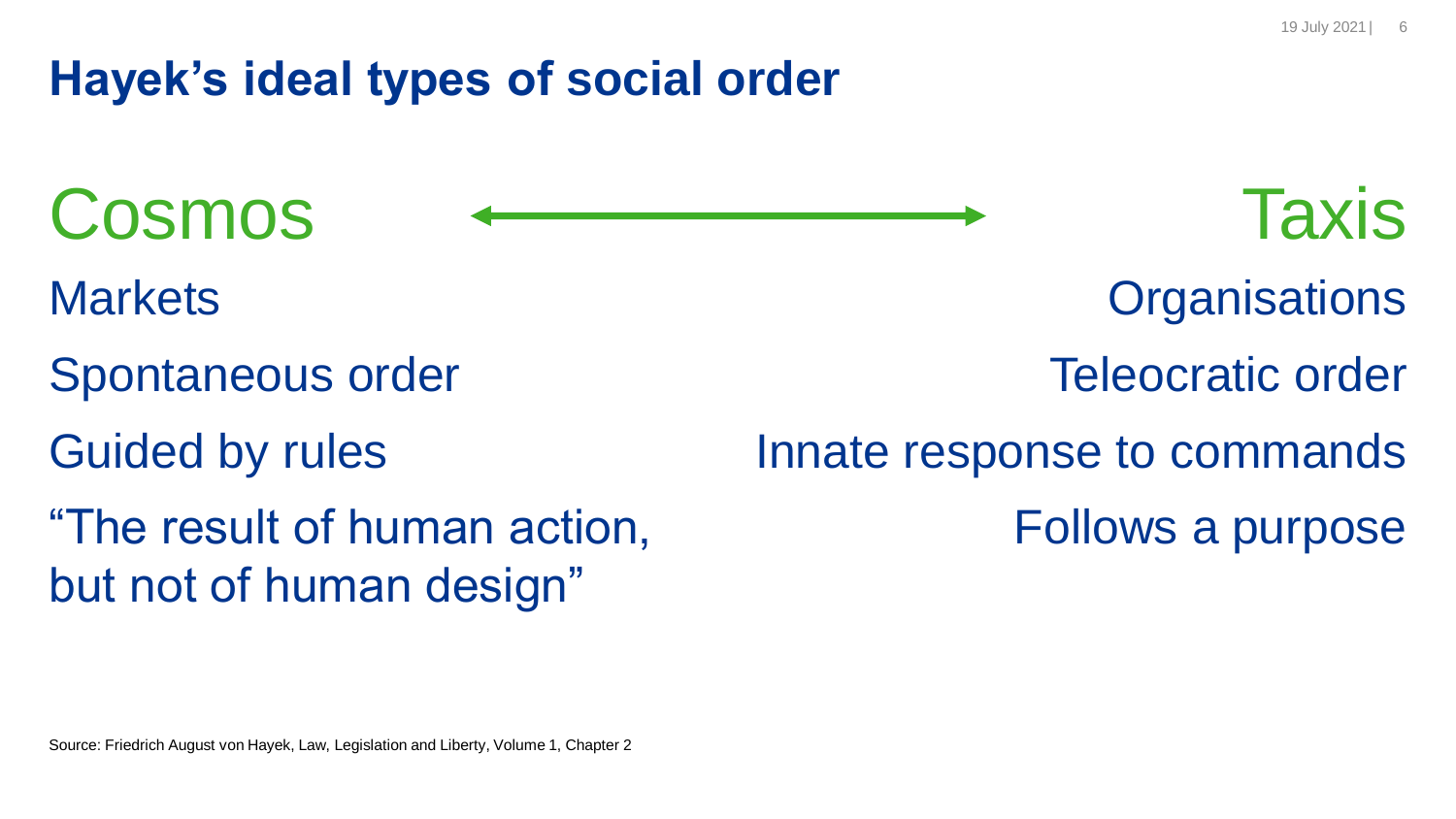## **Configurations 1. The state serves the private sector**

#### **Private Sector**



A small state acting as "night watchman" and service provider to the private sector The vision of the "Washington Consensus" Justification for deregulation and market orientation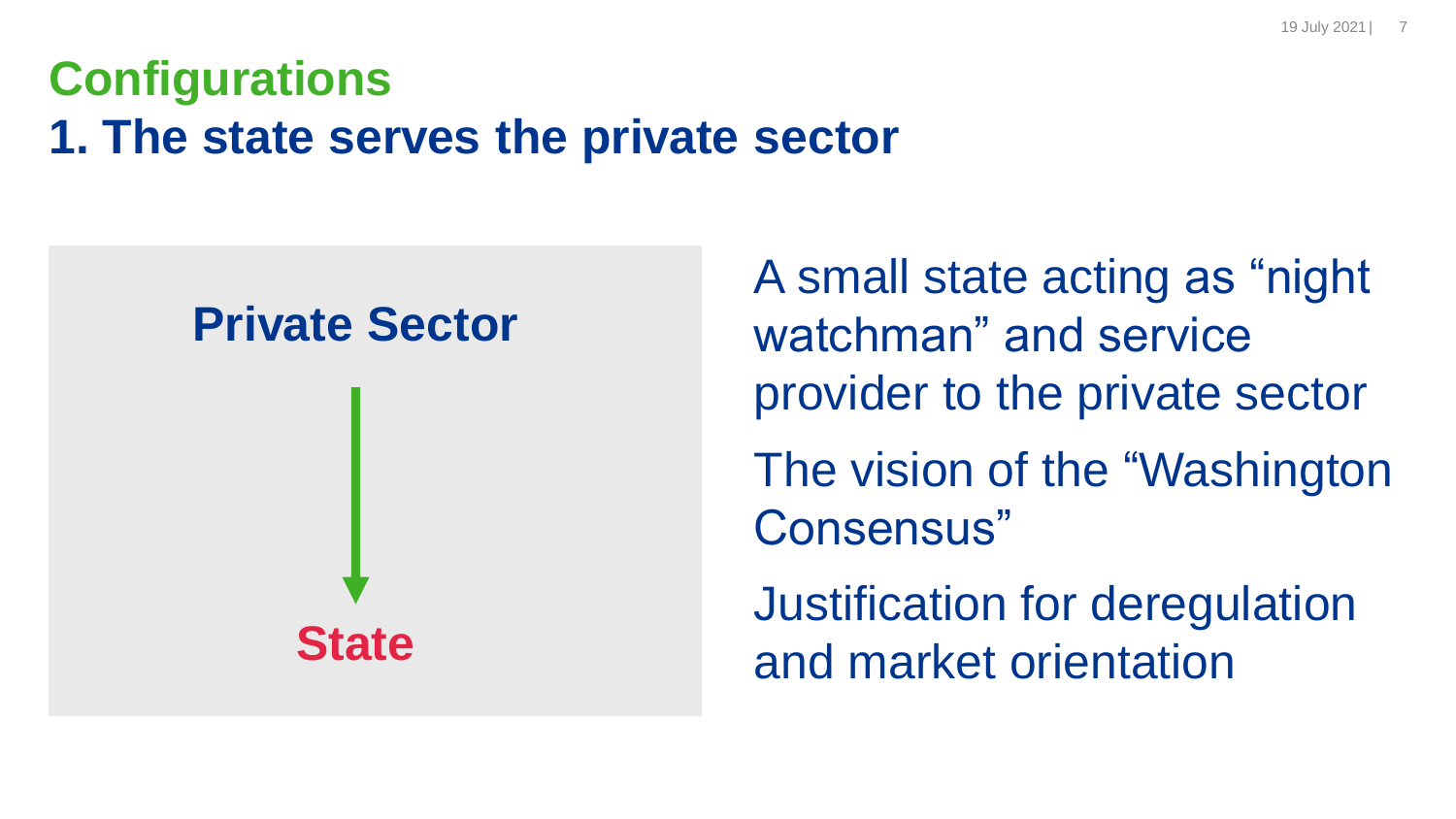## **Configurations 2. State capture by the private sector**



"In the FSU especially, insider favouritism and insider favouritism for privatisation of state assets has resulted in a high concentration of wealth and the rapid formation of very rich capitalists. … A sharp increase in corruption in most FSU countries as well as a few others in the West, and the evolution of oligarchs as a powerful but negative force in the economics and politics of these countries … comprise the major challenges facing some post-communist countries in the future." Oleh Havrylyshyn, 2021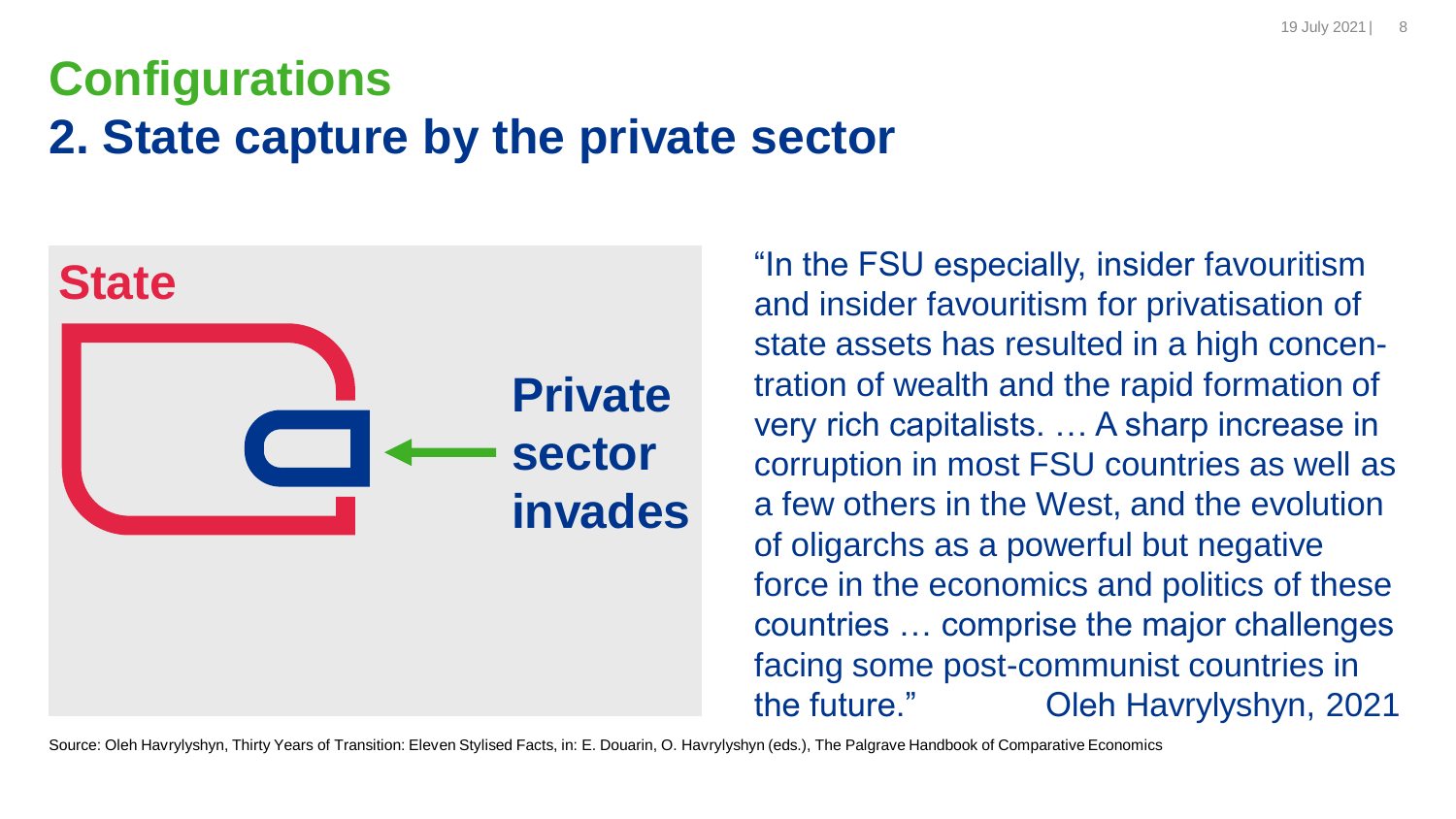#### **Configurations 3. State as framework setter**



#### Eucken's Principles of Economic Policy



Source: Walter Eucken, Principles of Economic Policy, graph adopted from Schüller/Krüsselberg, Grundbegriffe zur Ordnungstheorie und Politischen Ökonomik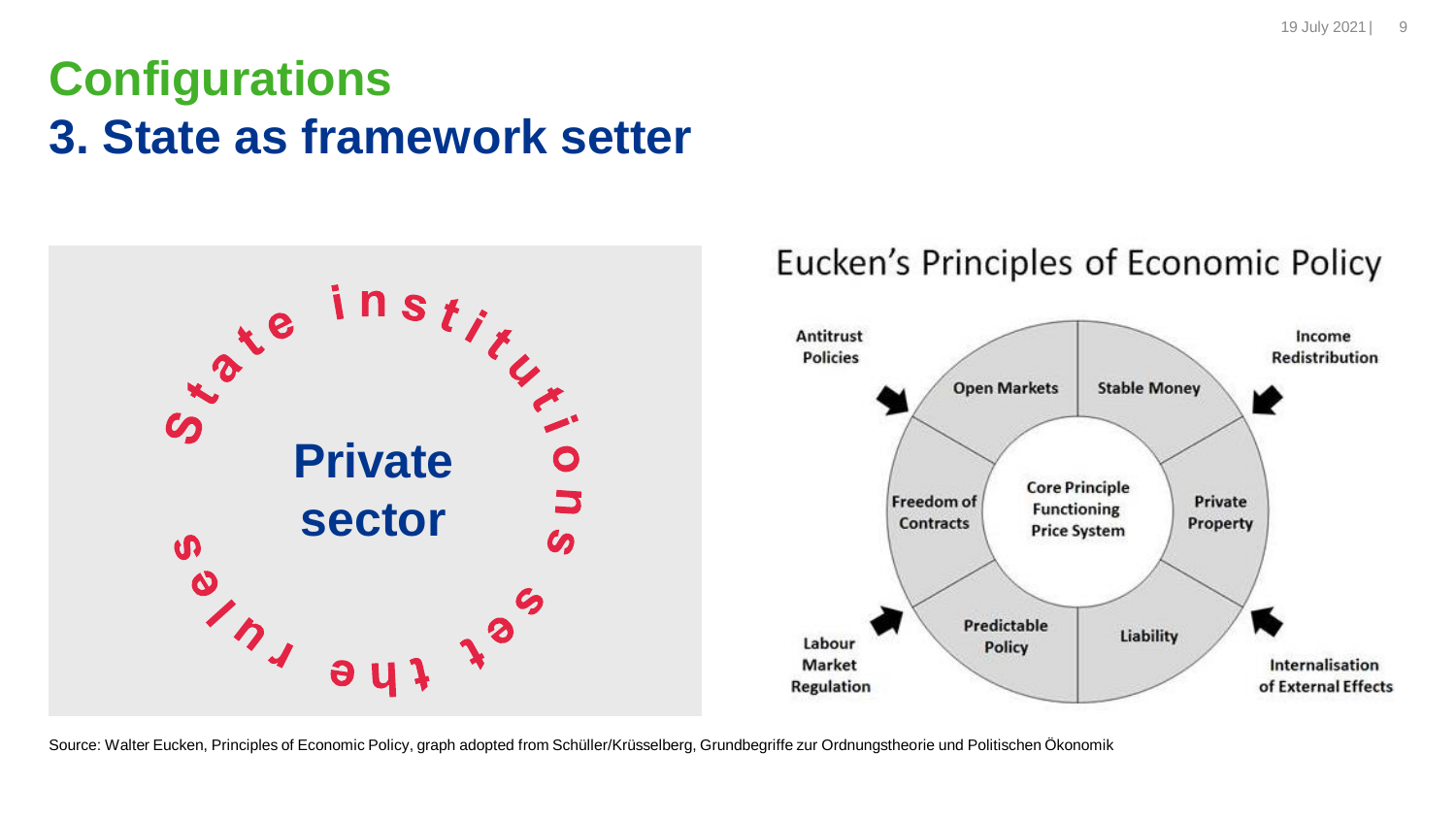# **Configurations 4. Coevolution between state and private sector**

**System of dual education within Germany's industrial clusters** **Coevolutionary feedback loop**



Sources: adapted from Norgaard (left-hand side); L. Jamila Haider, Rethinking resilience and development: A coevolutionary perspective, Ambio 2021, 50:1304–1312 (right-hand side)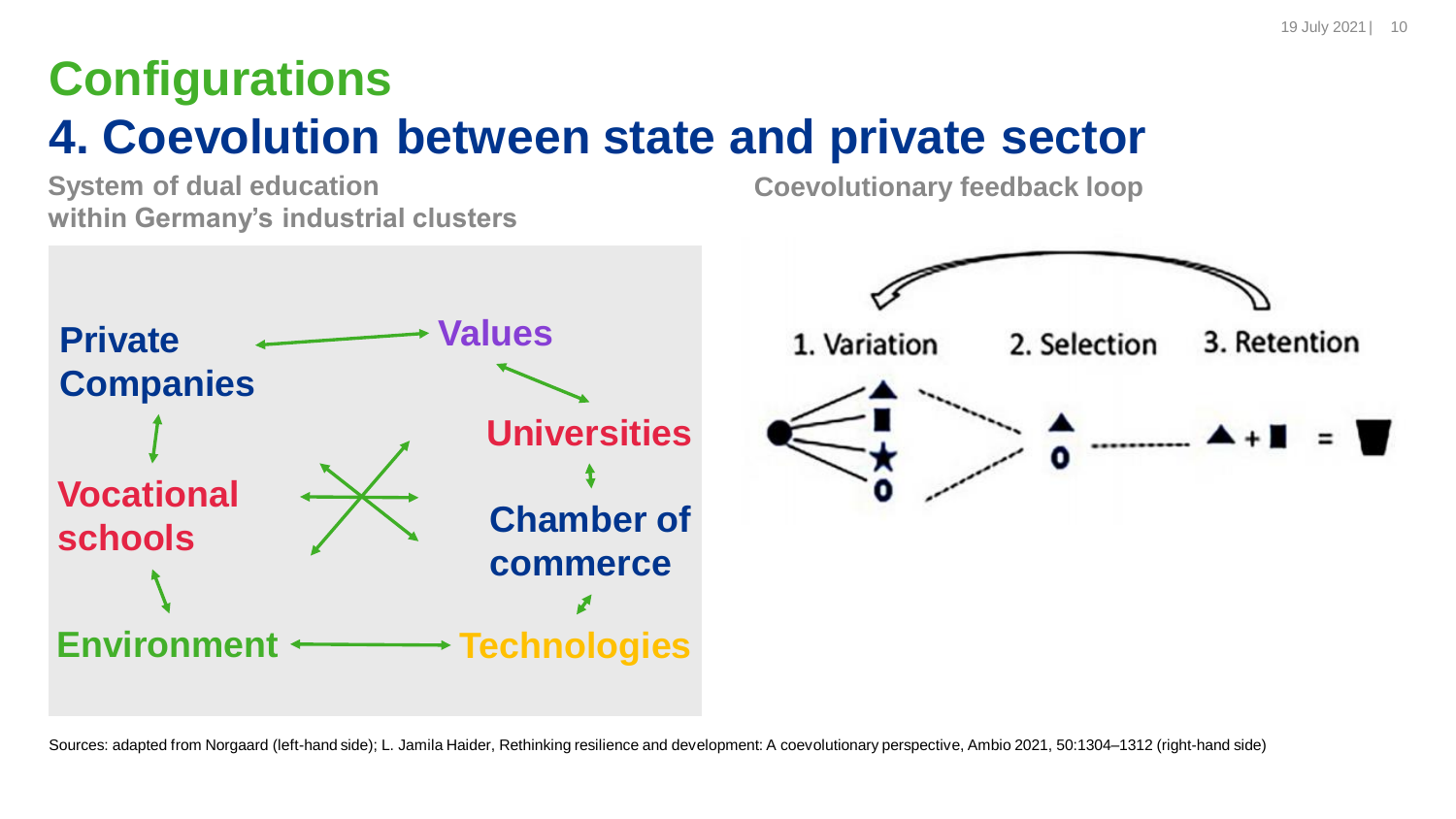**Configurations 5. State as mission setter**



Source: Mariana Mazzucato, Mission-Oriented Research & Innovation in the European Union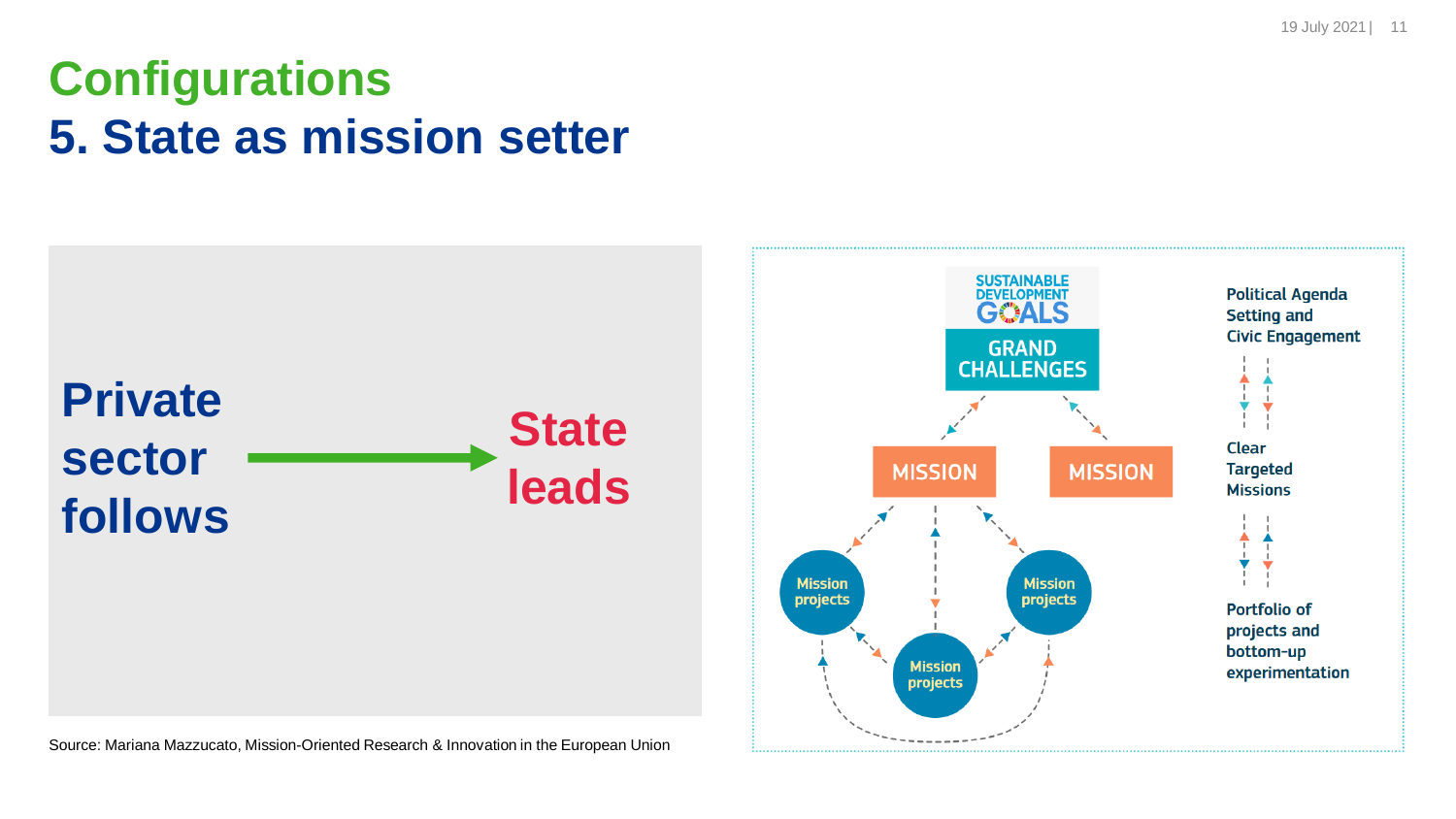#### **Configurations 6. The private sector serves the state (central planning)**





was just an idea…"

19 July 2021 | 12

Source: Roland Beier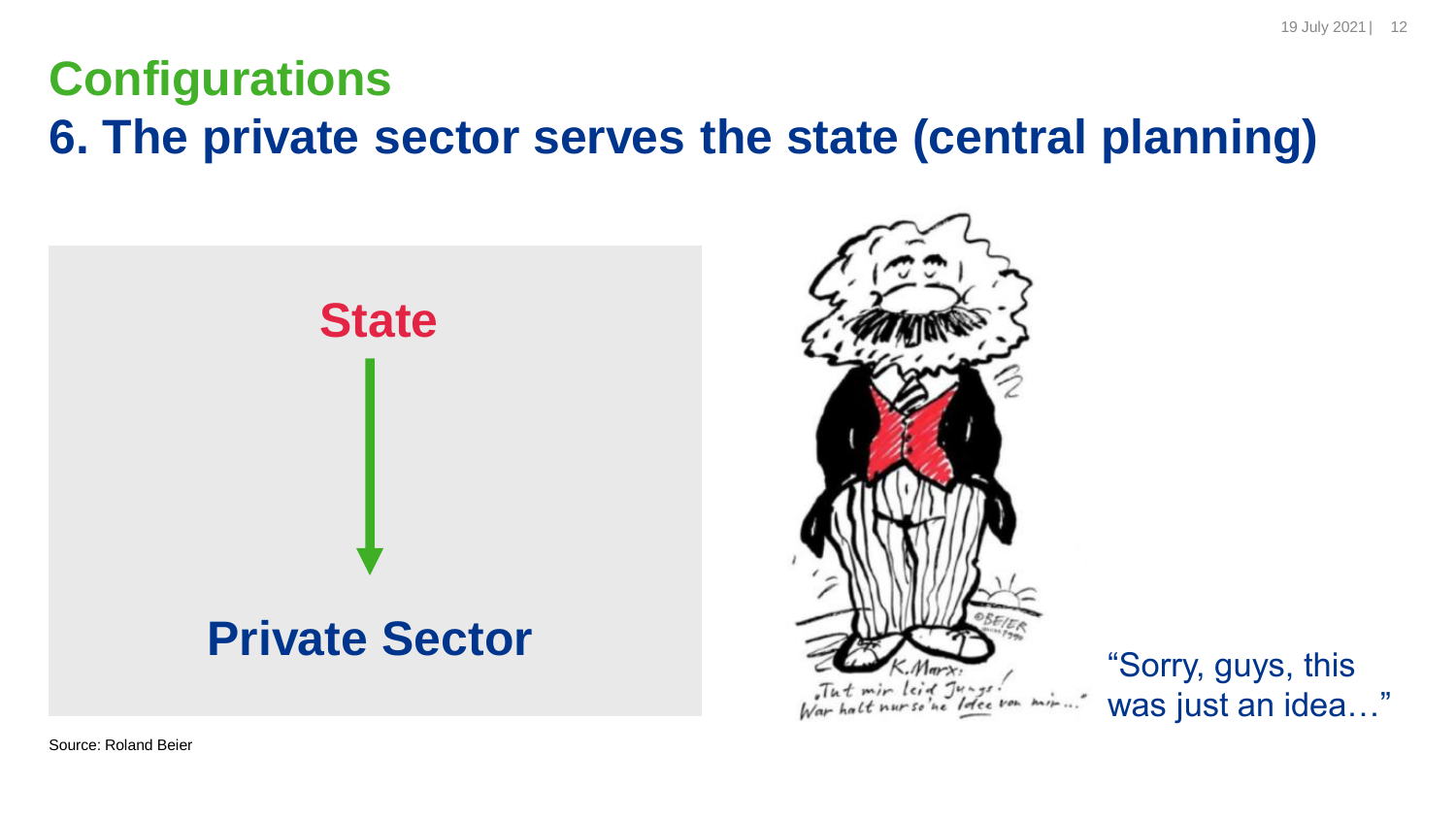#### **Configurations between the private sector and the state**

Cosmos Small **state serves** the private sector (Washington Consensus) Large **state captured** by private sector agents State sets the **institutional framework Coevolution** between state and private sector State as **mission setter** (Cornwall Consensus) Taxis **Private sector serves** the state (central planning)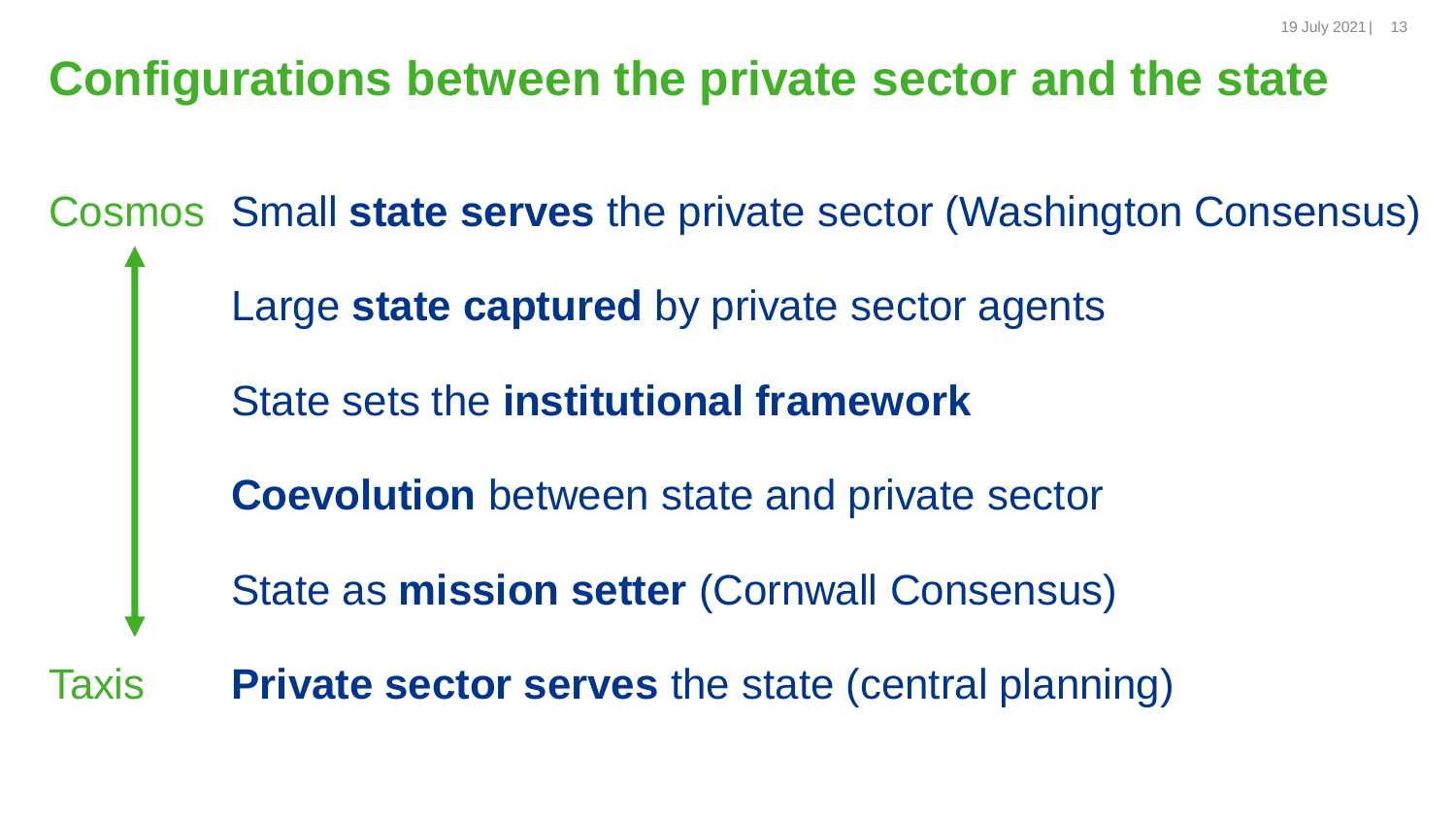THE CORNWALL CONSENSUS **Build Forward Better** As the international community strives to implement

the sustainable development goals, adapt to climate change, and ensure all citizens benefit from increasing prosperity, the G7 should lead action to strengthen and, where needed, reform international markets and institutions. The G7 should therefore pledge to:

- **Solidarity:** Accelerate reform of global economic governance to promote the common good; ensure that national economic policies not only respect each others' interests, but **advance common goals**; and respond more collectively to economic crises, coercion and market distortions.
- **Better Risk Management:** Establish collective mechanisms to monitor, assess and invest in addressing emergent economic, environmental or geo-political risks:
- **Sustainable and Purposeful Supply: Collaborate with business** to design open innovation-friendly market systems which are resilient to natural or deliberate disruption in critical sectors affecting national, economic or human security;
- **Better Governance:** Promote common global standards, rules and norms for the new economy which conform with our values, promote sustainability, uphold labour standards, and encourage national and international regulations that strengthen our collective economic resilience; and
- **Inclusion:** Accelerate investment in the Sustainable Development Goals, promote digital inclusion, eliminate tax evasion, and facilitate full access for developing countries to global markets; alongside national policies to tackle inequality and support traditionally underrepresented groups such as women and minorities.

Source:<https://www.g7uk.org/wp-content/uploads/2021/06/G7-Economic-Resilience-Panel-The-Cornwall-Consensus.pdf>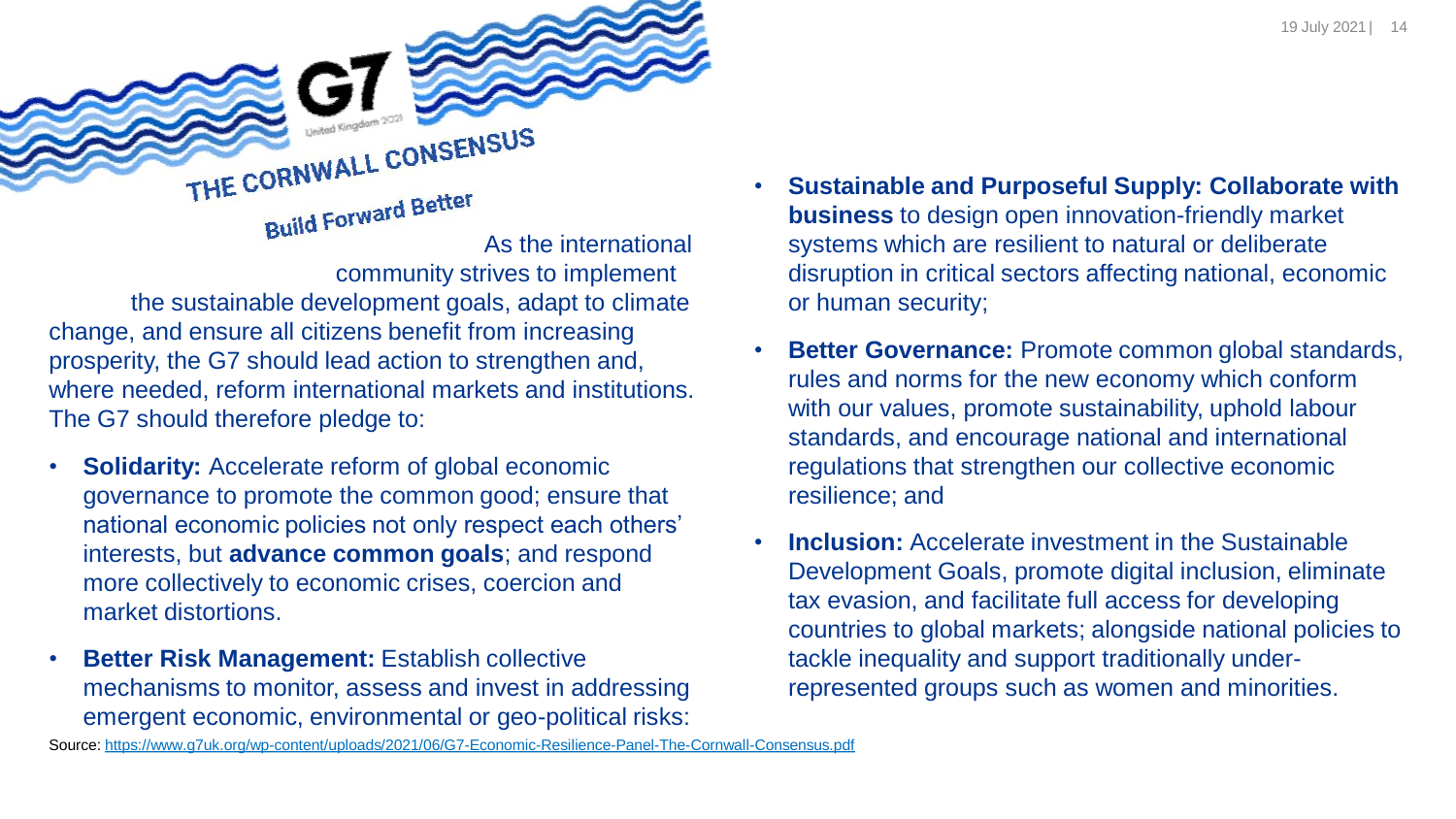



#### **Grand challenge:** Economic Resiliance

**Mission:** Accelerate investment towards climate change mitigation and adaptation

#### **Portfolio of projects:**

- Establishing a CERN for Climate Technology
- Common framework for green and transition bonds
- Phase out inefficient fuel subsidies
- Improve market circularity in sectors where reuse rates are below 10%
- Develop a trade mechanism that prevents carbon leakage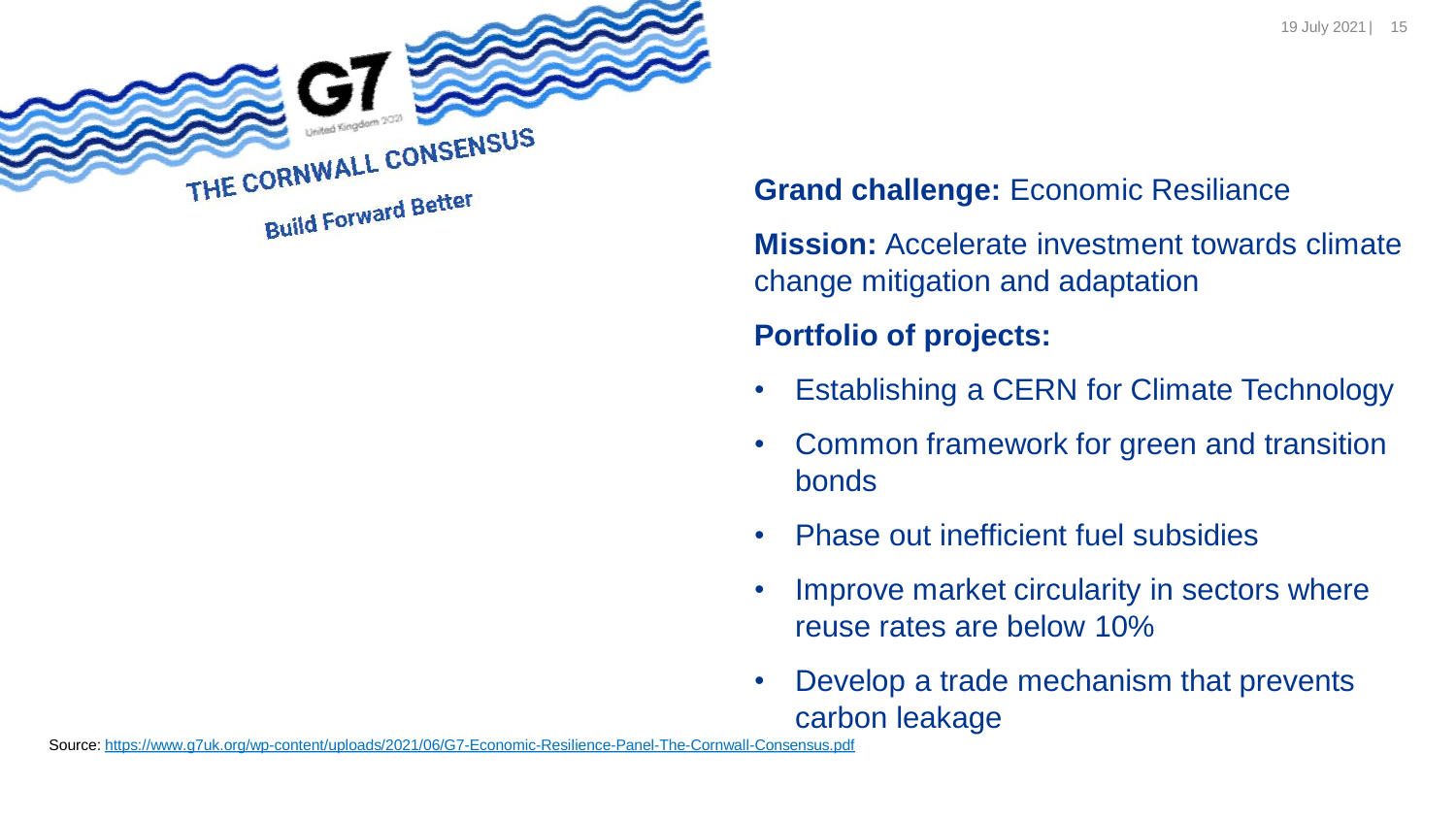## **Conclusion**

#### **Current issues**

- Containing pandemics and climate change requires stronger governments
- State intervention can help produce "winner-takes-all" outcomes for countries and help manage adverse income distribution effects
- Economic success could overcome authoritarian threat to open societies **Measures**
- The West is changing its strategy from containment to competition
- The resulting surge in system competition will change the role of the state **Challenges**
- Mission setting may lead to wasteful spending and a culture of dependency, coevolution between state and private sector has served Germany well